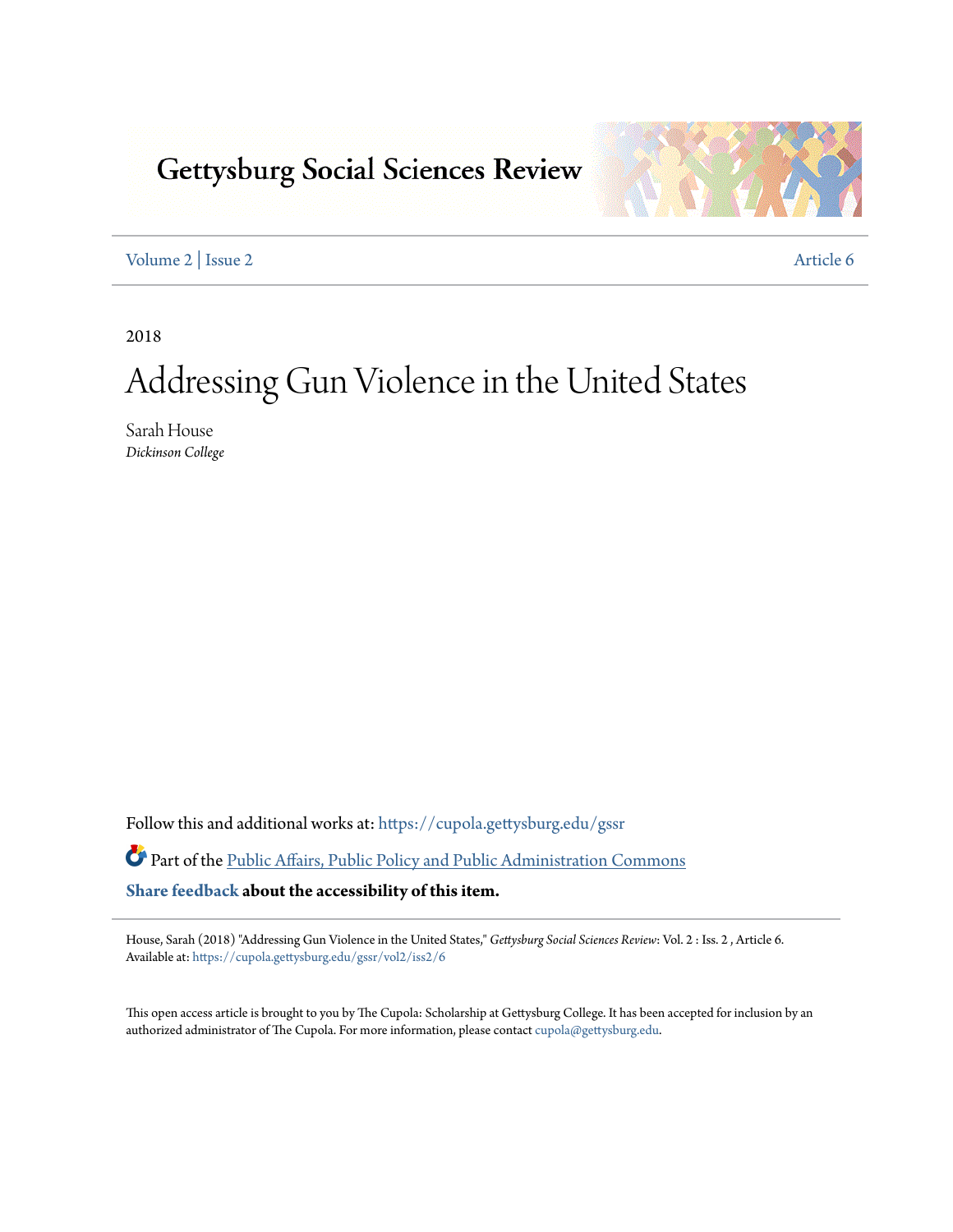## Addressing Gun Violence in the United States

#### **Keywords**

gun violence, United States, gun control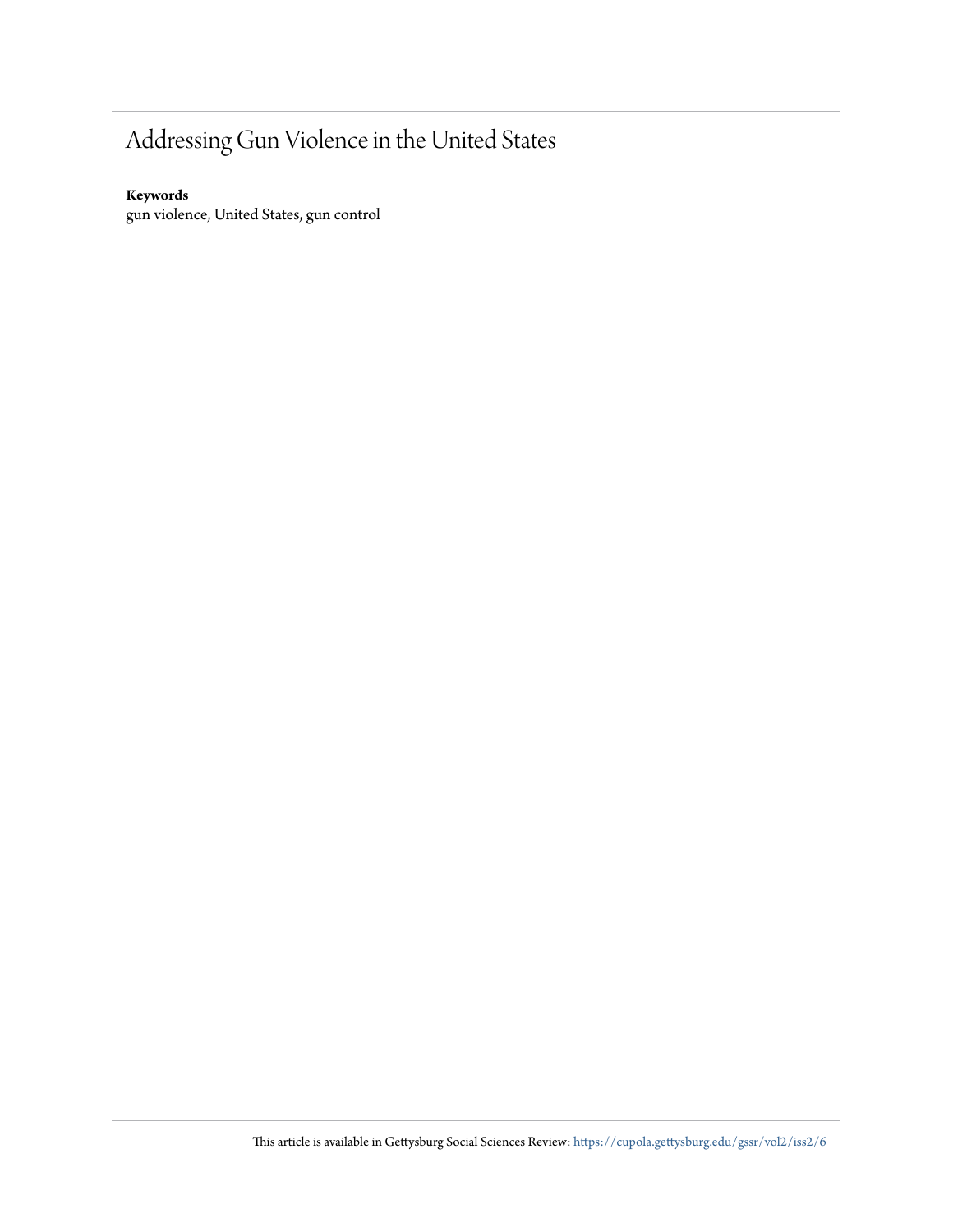### **Addressing Gun Violence in the United States**

Sarah House

Sarah House is an undergraduate at Dickinson College studying sociology and studio art. This paper was completed as a final project for Professor Susan Rose's class, "Dealing With Data: Social Problems and Policy." Professor Rose provided generous guidance and support to make this publication possible.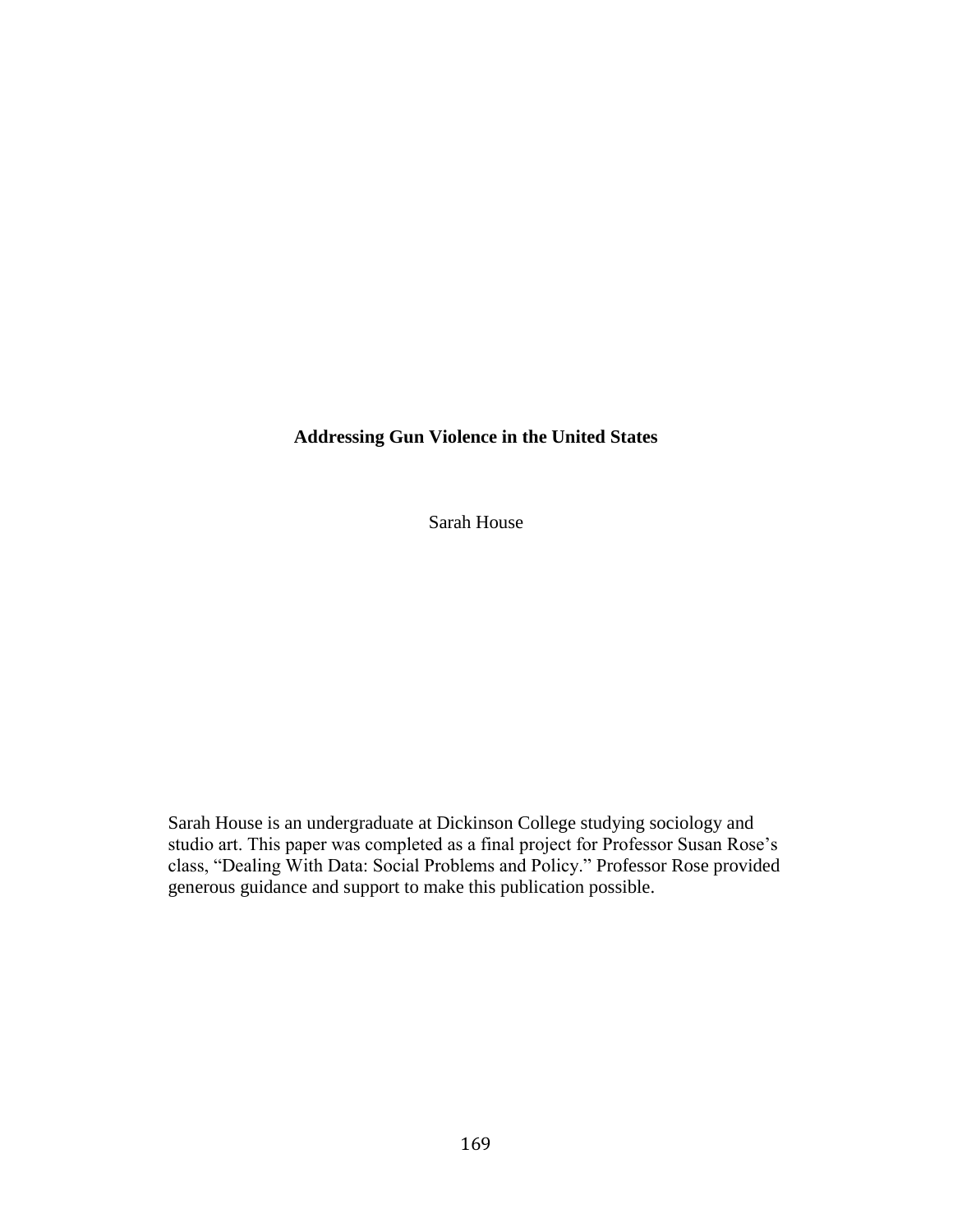In recent years, discussions of gun violence have appeared frequently in the media. Debates on how the government should address gun violence- if at allhave become key points in political campaigns. Amidst the heated discussion, politicians, journalists and others risk oversimplifying or ignoring key aspects of this issue. Gun violence includes a broad range of activity, and is related to a variety of other issues in complex ways. Policymakers need to carefully examine those relationships to develop effective solutions.

One foundational question to examine is whether gun violence is a serious national issue. Based on historical trends, the current level of gun violence in the United States is nothing remarkable. According to data from Pew, the rate of overall gun deaths is lower than it was in 1993 by 31%- almost a third. The gun homicide rate fell from 7.0 to 3.4 per 100,000 people between 1993 and 2000, and has leveled off since then (Krogstad 2015). Although the firearm suicide rate is also lower now than it was in 1993, it has been rising in recent years and is now considerably higher than the homicide rate, at 6.7 deaths per 100,000 people.

Although the gun violence rates we are experiencing are not unprecedented in our country's history, they are unusual in a global context. This becomes clear when United States gun violence rates are compared with those of other countries in the Organization for Economic Co-operation and Development (OECD), a coalition of nations which conduct economic policy research and work to improve global living standards. Figures 1 and 2 compare rates of firearm and

170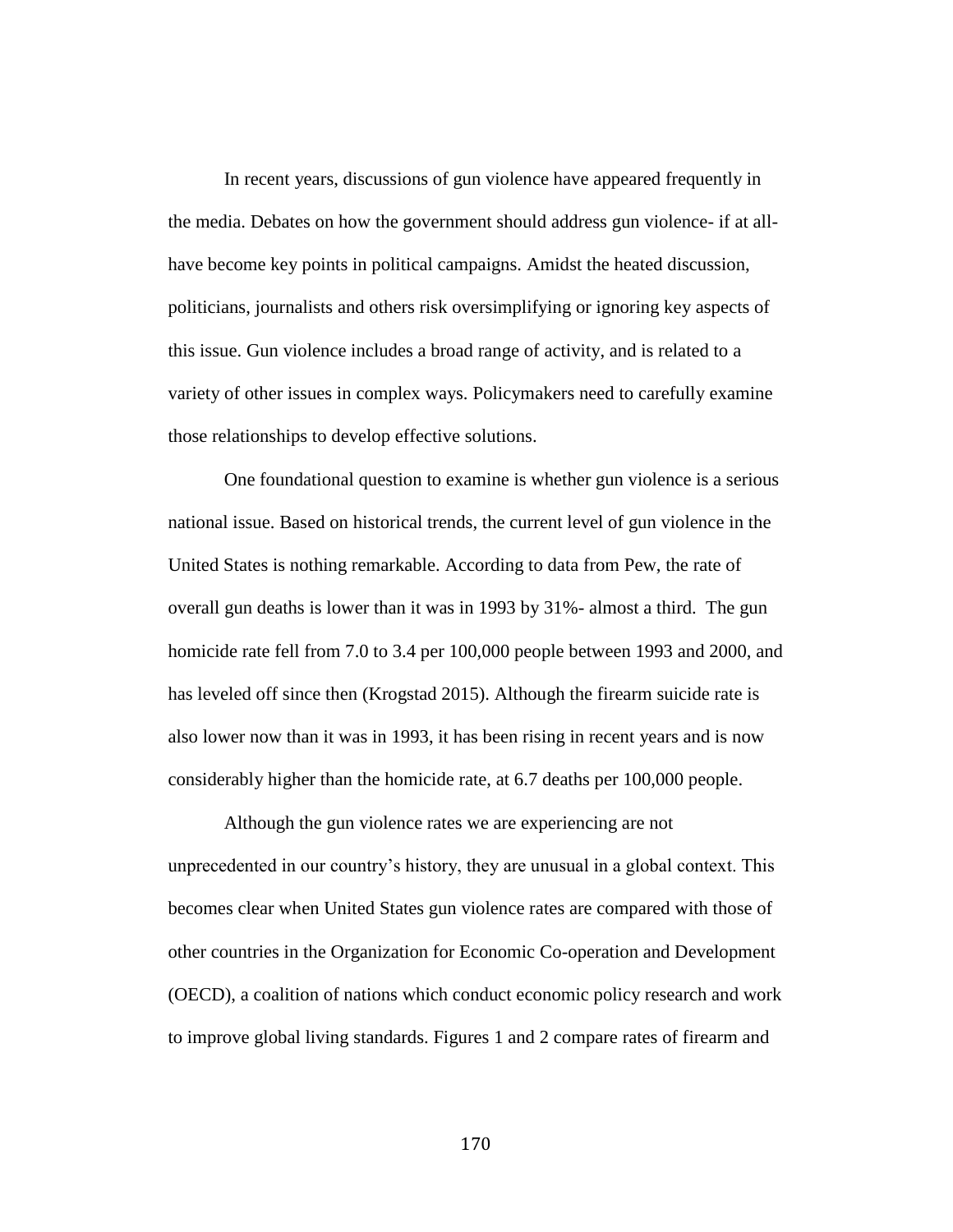non-firearm homicide and suicide across OECD countries which the World Bank defines as "high income". Because they have very small populations, Iceland and Luxembourg are not included. The United States leads the field in both categories: its firearm homicide rate of 3.6 is more than five times that of the next- highest, Canada and Portugal at 0.5, and its firearm suicide rate of 6.3 is nearly twice that of Finland's at 3.3. Compared with these other high-income countries, gun violence is clearly a problem in the United States.

This large amount of gun deaths contributes to an unusually high overall homicide rate. The United States has a total homicide rate of 5.3; the next highest, Finland, has a rate of only 1.5. The non-firearm homicide rate is also higher in the United States than in most of these other countries - only the Czech Republic has a higher rate - indicating that guns are not the only problem. However, the disparity in gun homicide rates is far more extreme: homicides by guns specifically need more attention in the United States (Grynshteyn 2016).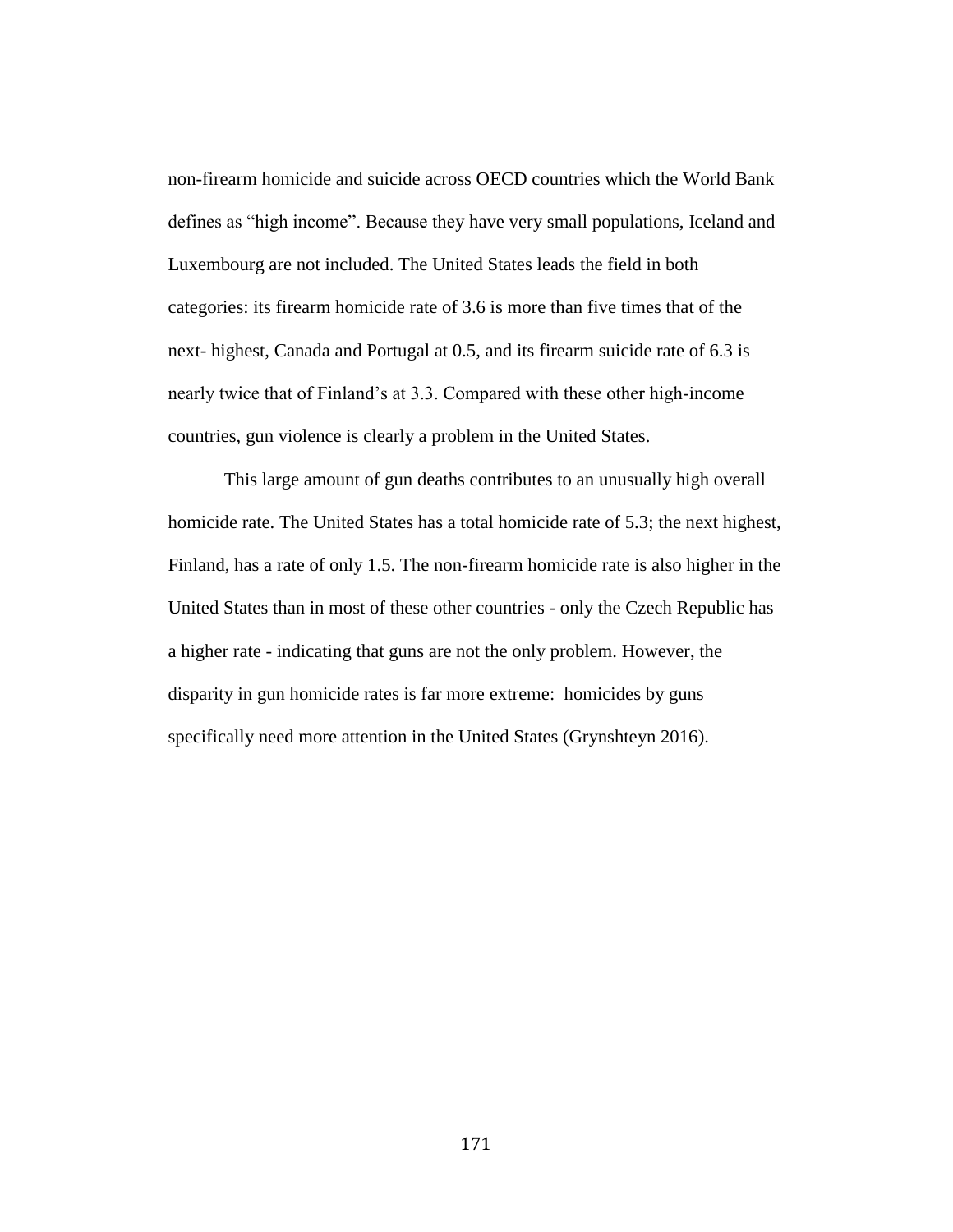



Source: Grynshteyn and Hemenway 2016





Source: Grynshteyn and Hemenway 2016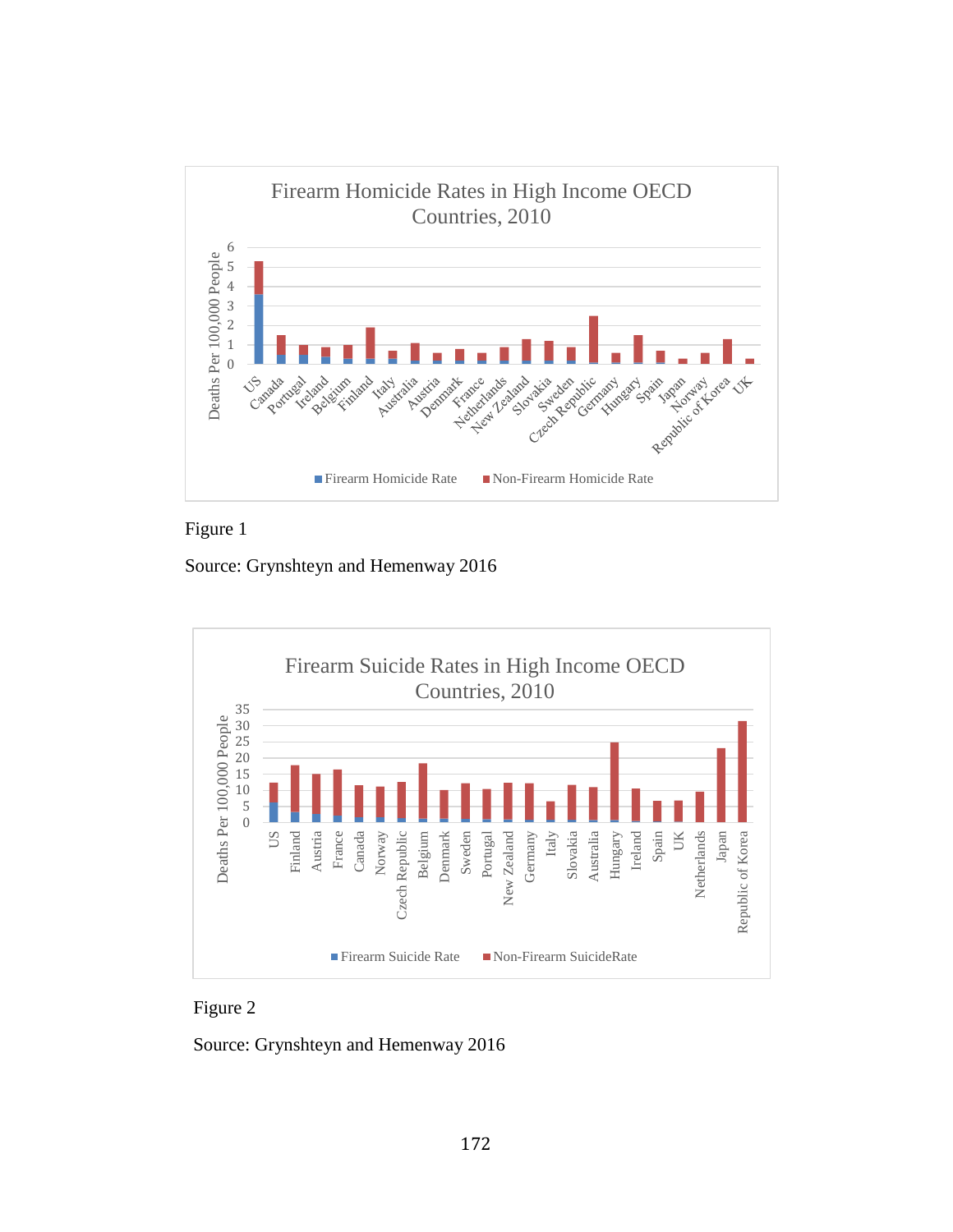It is especially important to note that the gun suicide rate in the United States is much higher than the gun homicide rate: Americans with guns pose more of a threat to themselves than anyone else. Although homicide appears to be more of a problem in the United States compared with other countries, suicide causes many more deaths per year than homicide does and therefore deserves greater



Figure 3 Source: FBI 2013

attention. The overall suicide rate in the United States falls in the middle of the pack: apparently, Americans do not have an unusual tendency to commit suicide. If gun suicide rates can be reduced without being replaced by other methods, specifically targeting guns could significantly reduce suicides.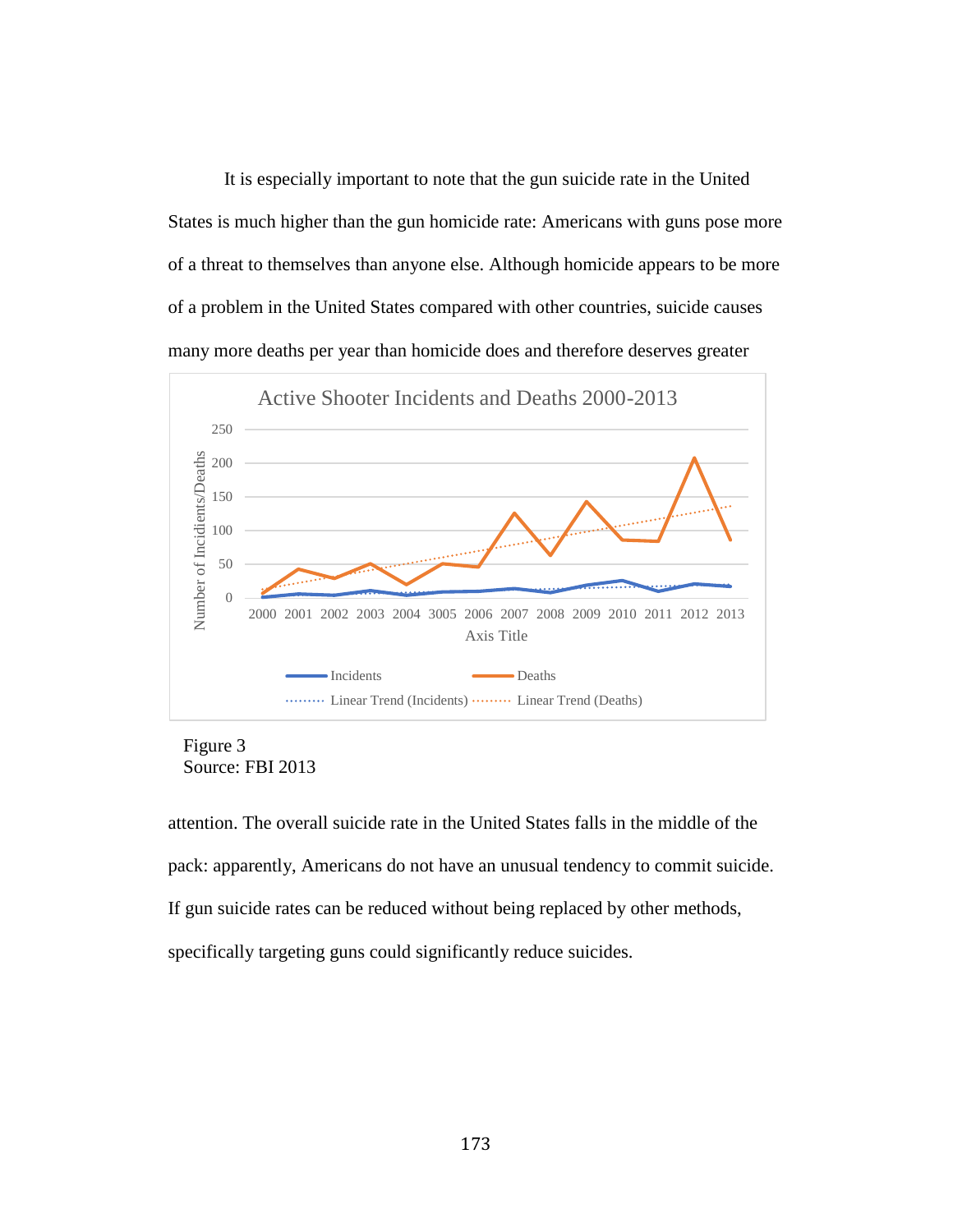Recently, much media and political attention has been devoted to mass shootings. To investigate the impacts of public shootings, including mass shootings, the FBI has conducted a study on "active shooter incidents," in which police are asked to respond to a shooting in progress in a populated area. The frequency of these events may be on the rise: the FBI finds a progressive increase in the number of active shooter incidents per year and the number of fatalities between 2000 and 2013 (2013a:8-9). Figure 3 shows the number of active shooter events and the number of casualties reported to the FBI each year, and increasing trends over time. However, these events are not representative of most gun violence in the United States. Although the apparent increase in active shooter incidents is concerning, overemphasis on this issue threatens to draw public attention from more common incidents.

#### FACTORS CONTRIBUTING TO VIOLENCE

#### *Mental Illness*

Politicians and the media frequently associate gun violence with mental illness. Their concern is not completely unfounded, as mental illness can increase the risk of violence. A 1990 survey by the National Institute of Mental Health Epidemiologic Catchment Area (ECA) found that 2% of those without a mental illness had committed violent acts within the past year, compared with 7% to 8% for those with severe mental illness (Swanson 2015:367). Similarly, Van Dorn et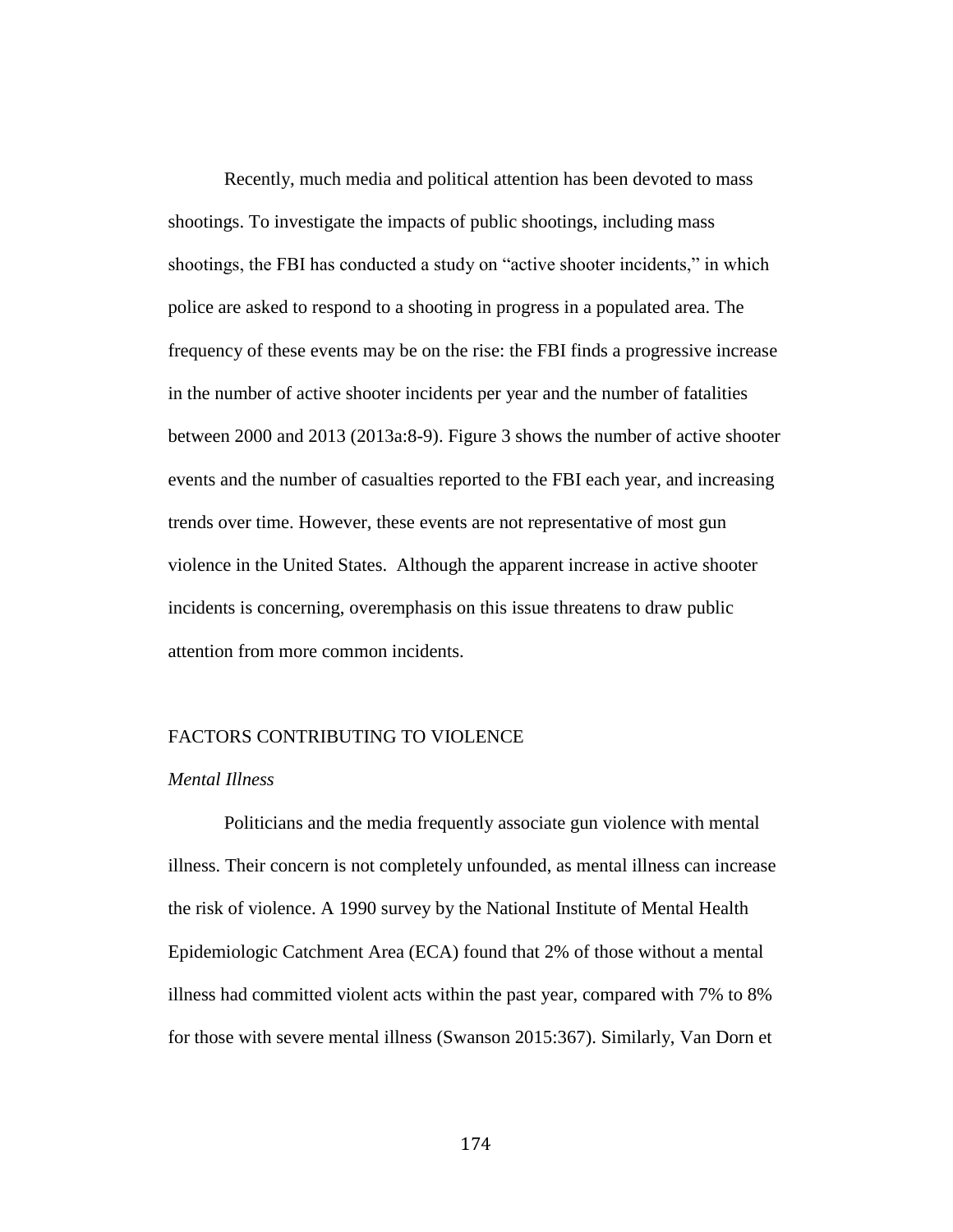al. argue that "most researchers have concurred that a modest but statistically significant relationship exists between violence and [severe mental illness]" (2012:495). However, the ECA study also found that only 4% of the risk of violence in the United States could be attributed to mental illness alone. This means that even if the violence rate among those with severe mental illness were reduced, 96% of violent crimes would not be affected (2015:368).

Other factors complicate the link between violence and mental illness. Van Dorn et al. include substance abuse disorders in their analysis and find that there is a stronger association between severe mental illness and violence when substance abuse is involved (2012:501). They also point out that people may not have these disorders for their entire lives, and their analysis only considers those who have had symptoms of the disorder within the past year. When they make this qualification, they find a much stronger relationship than when those who have had a mental disorder in their lifetime, but may no longer experience symptoms, are included. This is an important consideration for developing policies: if restrictions on access to firearms are to be imposed at all, it might make sense to base them on recent experiences of mental illness rather than past diagnoses.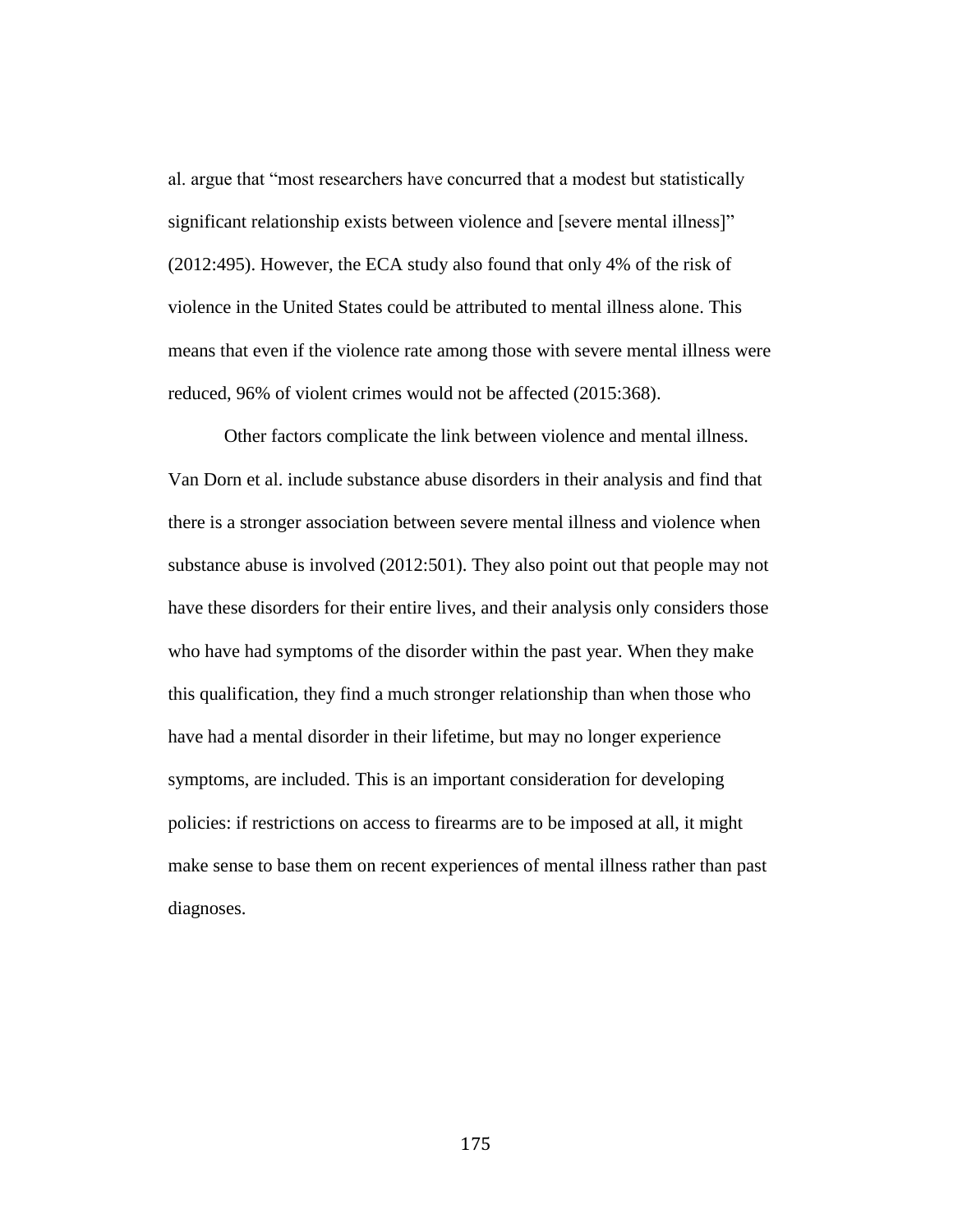Regardless of its association with homicide, mental illness is a critical factor in suicide risk. The vast majority of suicide victims- about 90%- are diagnosed with a mental illness (Dragisic et al 2015:188). Risk of suicide is considerably higher among those who experience depression. Studies have found that between 2.2% and 15% of this population eventually die by suicide, as shown in Figure 4 (Friedman and Leon 2007). Those with other mental disorders are also at increased risk: it is estimated that nearly 5% of those with schizophrenia die by



#### Figure 4

Sources: U.S. Department of Health and Human Services 2012, Drapeau and McIntosh 2016

*The exact suicide rate for each of these populations is uncertain; the above chart presents midrange estimates from a variety of studies.*

suicide; that rate is 3 to 10% among those with borderline personality disorder

and 15 to 19% for those with bipolar disorder type I or II (U.S. Department of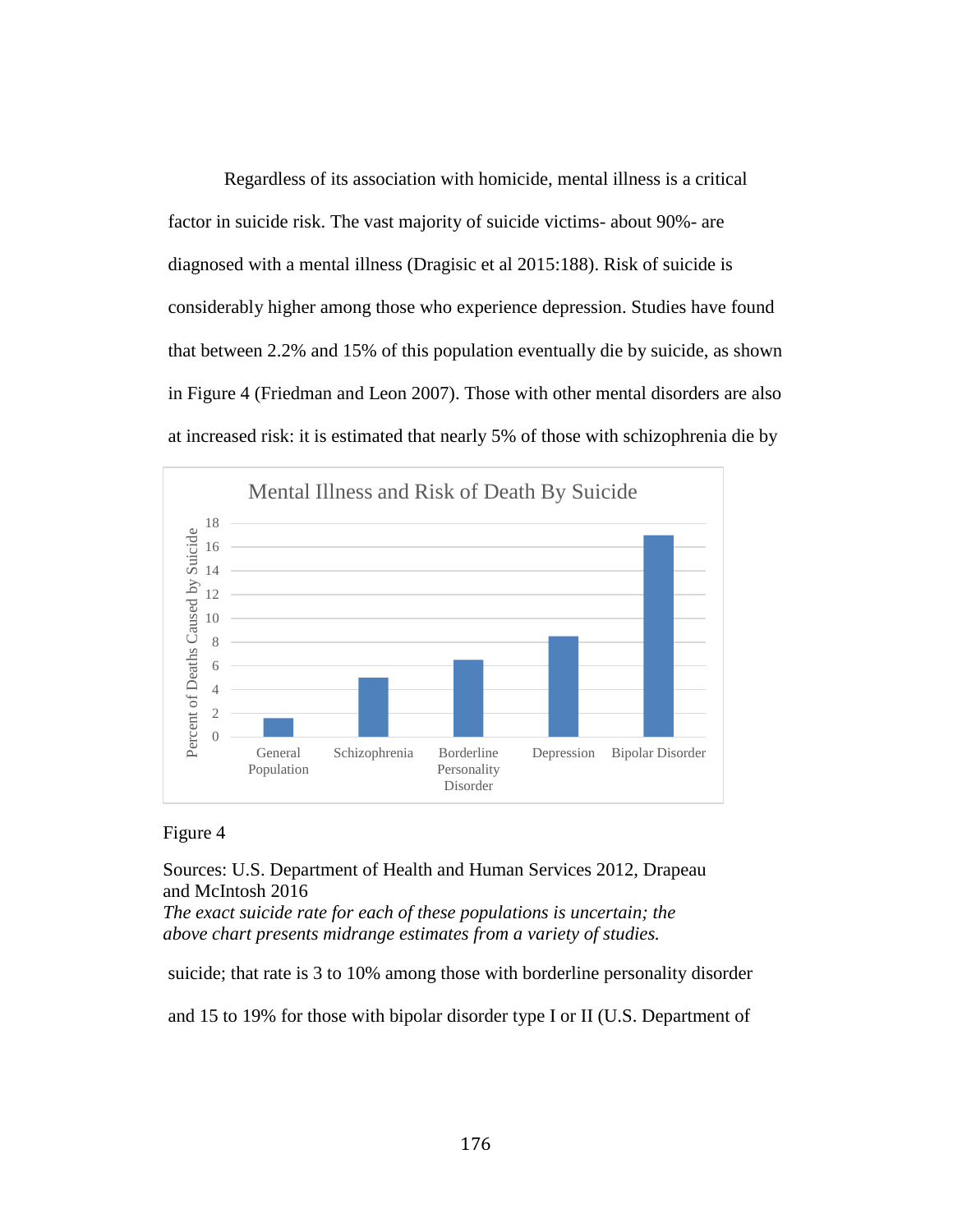Health and Human Services 2012:115-118). By comparison, suicide causes 1.6% of deaths nationally (Drapeau and McIntosh 2016). It is important to consider mental illness when designing gun control policies, not because people with mental illness are dangerous to others, but because they are at a much greater risk of self-harm.

#### *Social Surroundings*

Gun violence results from a combination of individual characteristics with multiple environmental influences. According to the American Psychological Association (APA), "gun violence is associated with a confluence of individual, family, school, peer, community, and sociocultural risk factors that interact over time during childhood and adolescence." Because the influences of so many people and institutions are at play, it is impossible to pinpoint which people will ultimately commit violent acts. However, examining which environmental factors increase risk may help us develop safer communities. Citing a wealth of studies, the APA identifies several specific conditions which may contribute to the development of violent behavior. The influence of parents is critical: "low parent– child synchrony and warmth, poor or disrupted attachment, harsh or inconsistent discipline (overly strict or permissive), poor parental monitoring, the modeling of antisocial behavior, pro-violent attitudes and criminal justice involvement, and coercive parent–child interaction patterns" all contribute to children's risk of developing violent behaviors (Dodge and Pettit 2003; Farrington et al. 2001; Hill

177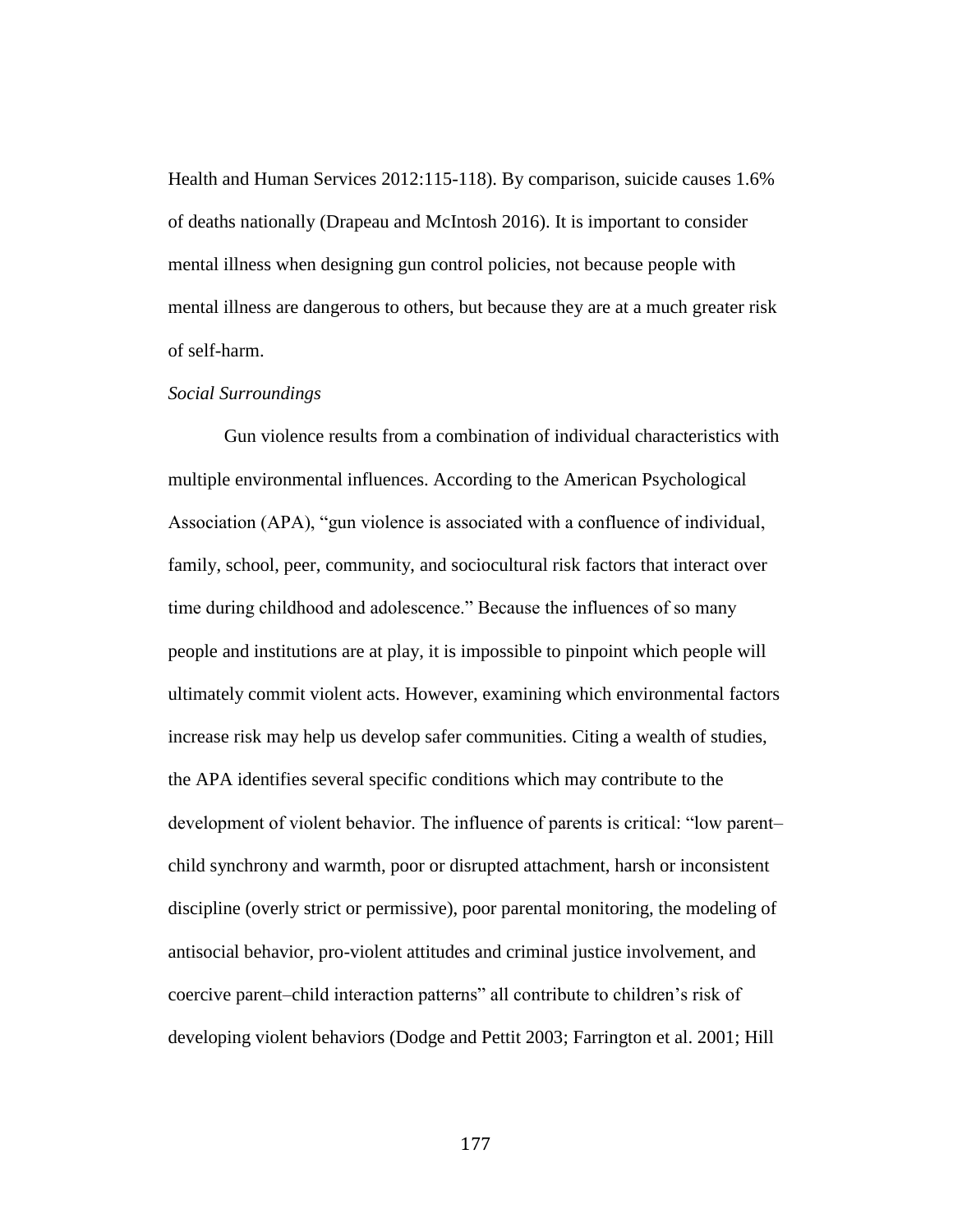et al. 1999; Patterson, Forgatch and DeGarmo 2010). The APA also highlights the importance of the school environment, pointing out that schools in less affluent communities tend to have fewer resources to address their students' needs. They also tend to have strict disciplinary policies and may not have the information to address "problem behaviors" effectively (Edelman 2007). As a result, the students most likely to become involved in violence may find themselves without support and opportunities to find a better path. The community atmosphere is also crucial: people must have access to basic resources and positive personal relationships and feel that their personal safety is secure. High levels of violent activity in a community provide more opportunities for youth to engage in that behavior, and low availability of resources limits opportunities to develop positive, non-violent attitudes and skills.

#### *Availability of Guns*

Access to firearms is an especially important factor in the United States. Compared with the OECD countries discussed earlier, the United States has a much higher gun ownership rate, with 88.8 guns per 100 people. The next highest is Finland, with 45.3 guns per 100 people (Rogers 2012). The fact that the United States has both the highest gun ownership rate and the highest gun violence rates seems to indicate a relationship between those two factors. If the two variables are related, however, then higher gun ownership rates should correspond to higher gun violence rates among other countries as well. The United States is such an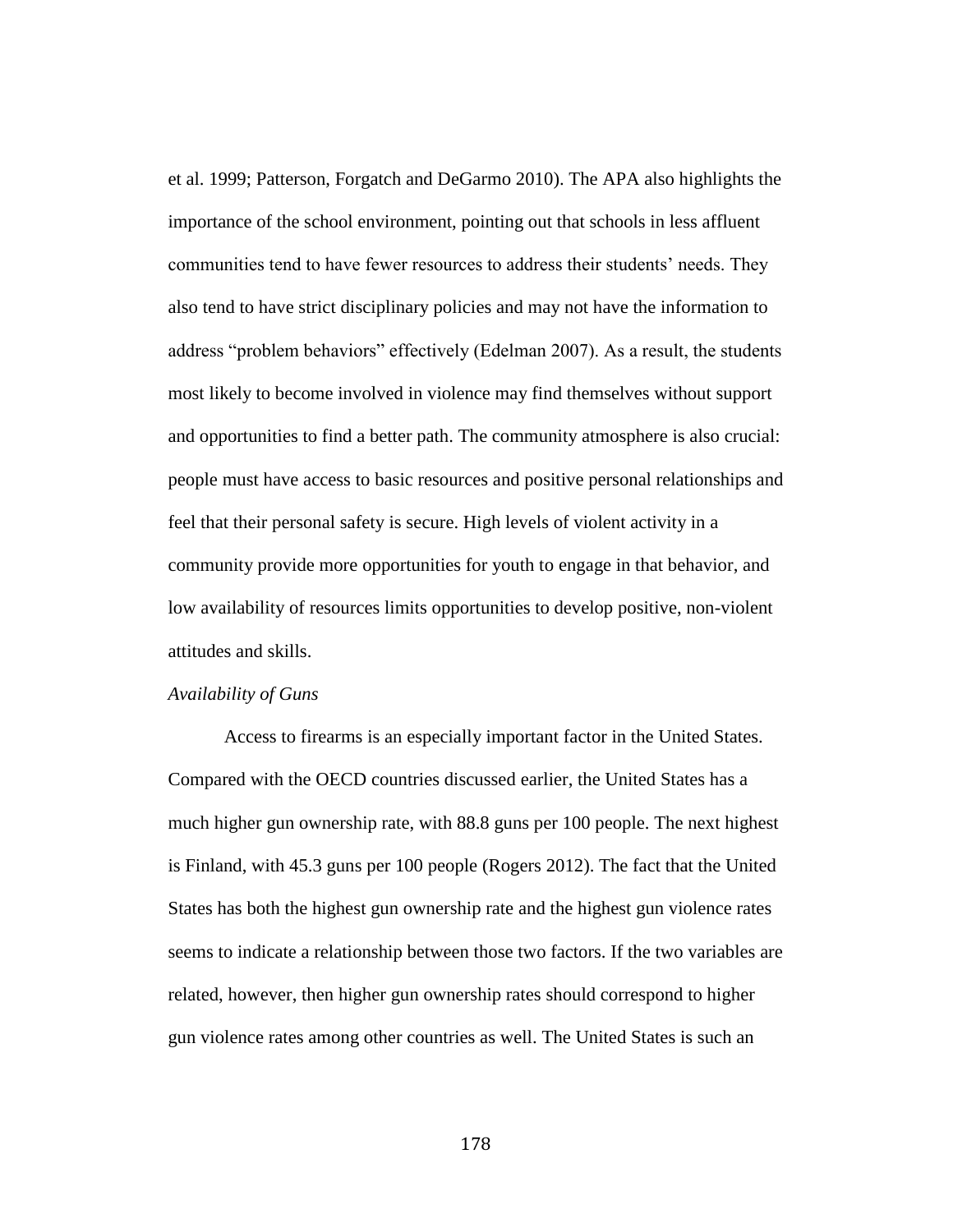outlier that it makes the correlation appear stronger than it really is. When the United States is removed from the dataset, a scatterplot of gun ownership rates and gun homicide rates among all other countries in the study reveals a very weak relationship, as shown in Figure 5. Although gun ownership may contribute to the homicide rate in the United States, it clearly is not the only factor. The relationship between gun ownership and gun suicides is much stronger; even with the United States removed from the dataset, there is a clear positive correlation, as shown in Figure 6. Access to guns seems to increase the threat we pose to ourselves, rather than each other (Grynshteyn 2016; Rogers 2012).





Sources: Grynshteyn 2016, Rogers 2012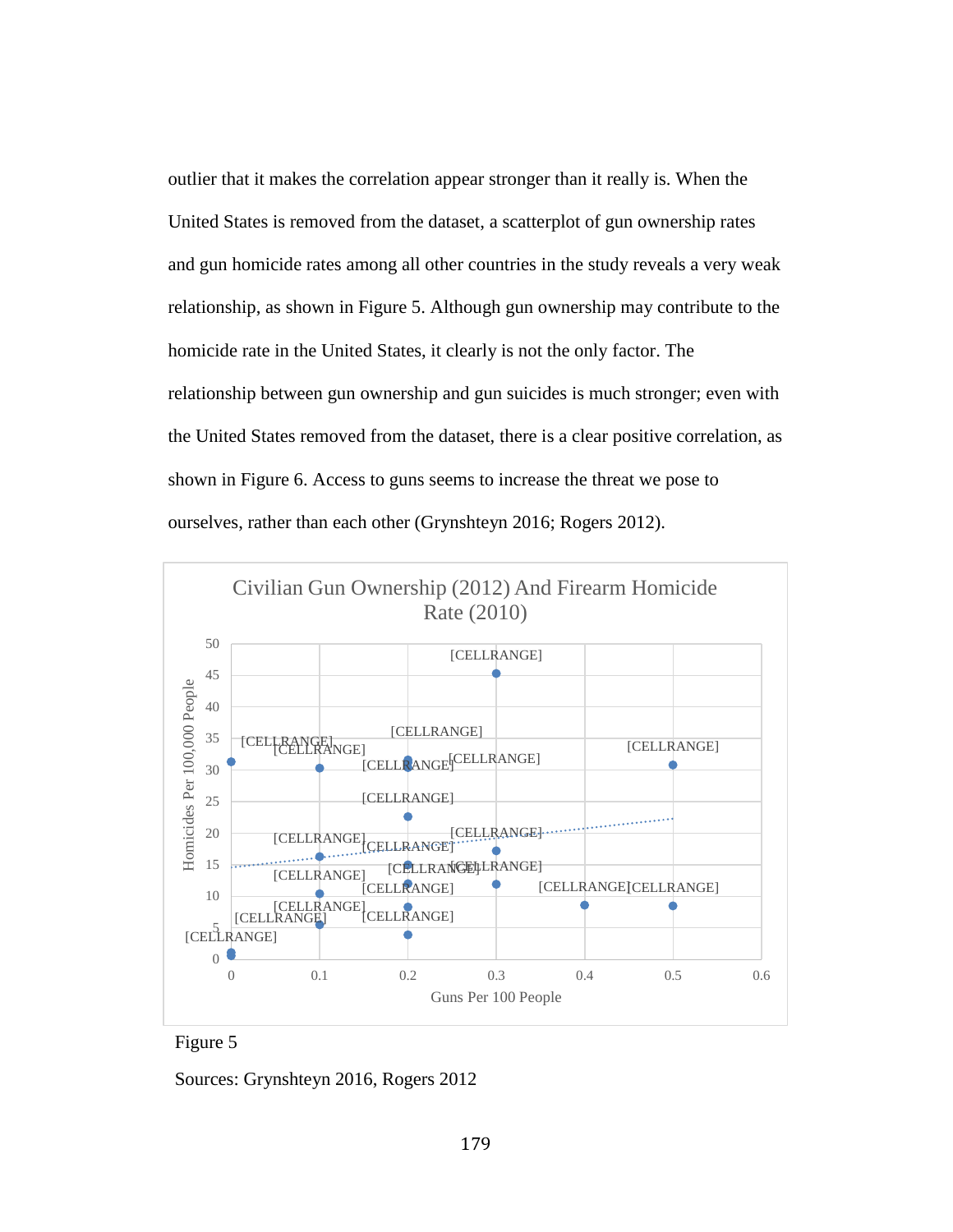

#### Figure 6

## Source: Grynshteyn 2016, Rogers 2012 **Which policies would be most effective?**

A 2003 review of studies on firearm policy by the Centers for Disease Control and Prevention (CDC) reveals that findings are conflicted. They advise that there is not enough evidence to determine how the reviewed policies affect gun violence. These include laws that restrict access for certain people, impose waiting periods, require licensing and registration, or mandate that a concealed carry permit be granted to any qualified applicant. The CDC notes that the data and methodology used in many studies are flawed and stresses the need for "further high-quality research" (Hahn et al 2003). It has been difficult to complete such research because of a 1996 law which prohibits the CDC from putting funds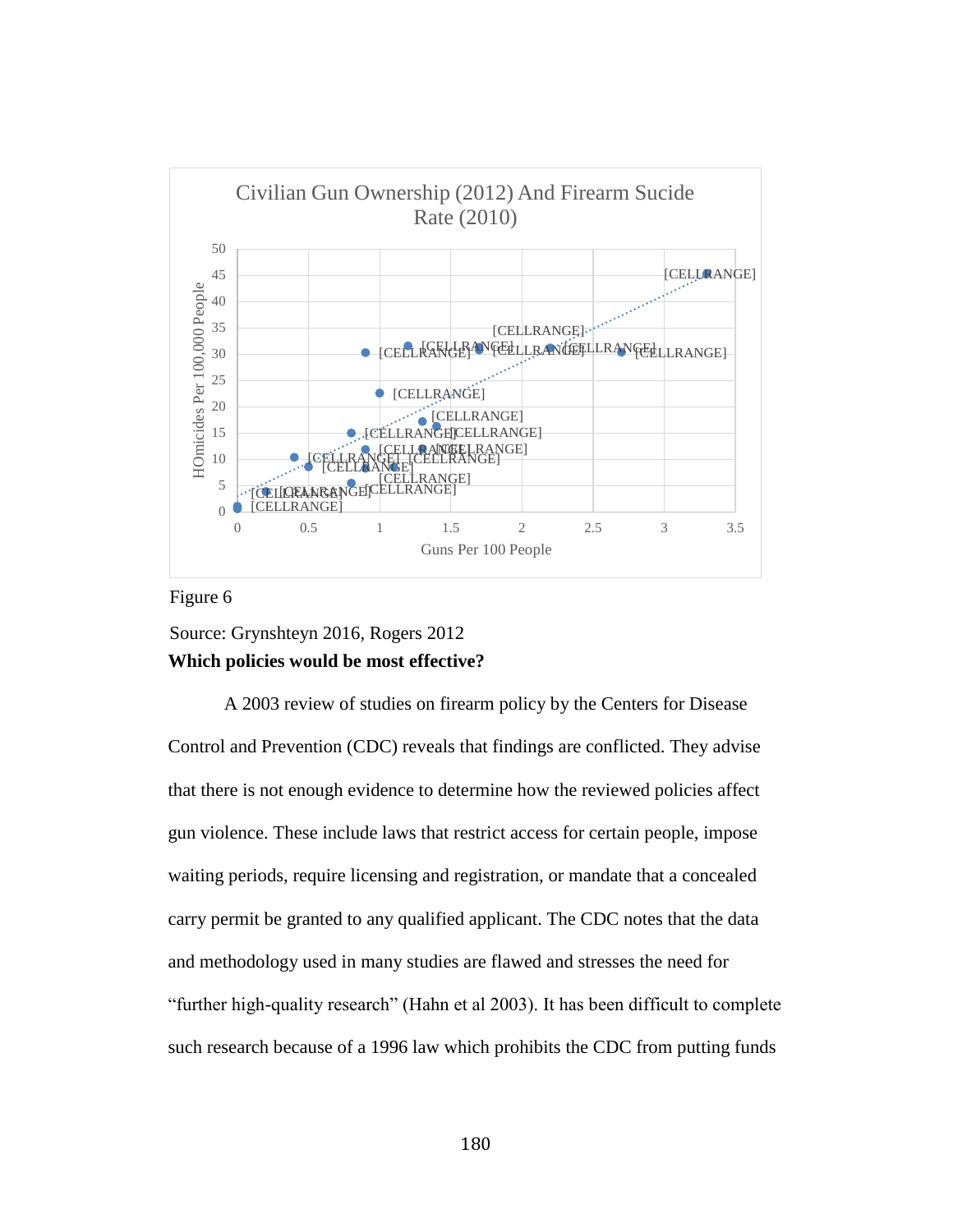toward the promotion of gun control. In response, the CDC has almost completely avoided gun research (Kurtzleban 2016). A logical starting point to addressing gun violence would be to remove these restrictions so that we have more sound research on which to base our policies.

Independent research does indicate that many of the recent, highly publicized policy proposals in response to mass shooting incidents might not do much good. For example, assault weapons and LCMs seem to be a logical target for regulation because they enable someone to kill large numbers of people very quickly. A national ban on several types of assault weapons, passed in 1994, expired in 2004; however, a renewal of the ban might not have made a significant difference. According to most estimates, assault weapons were only used in 2% of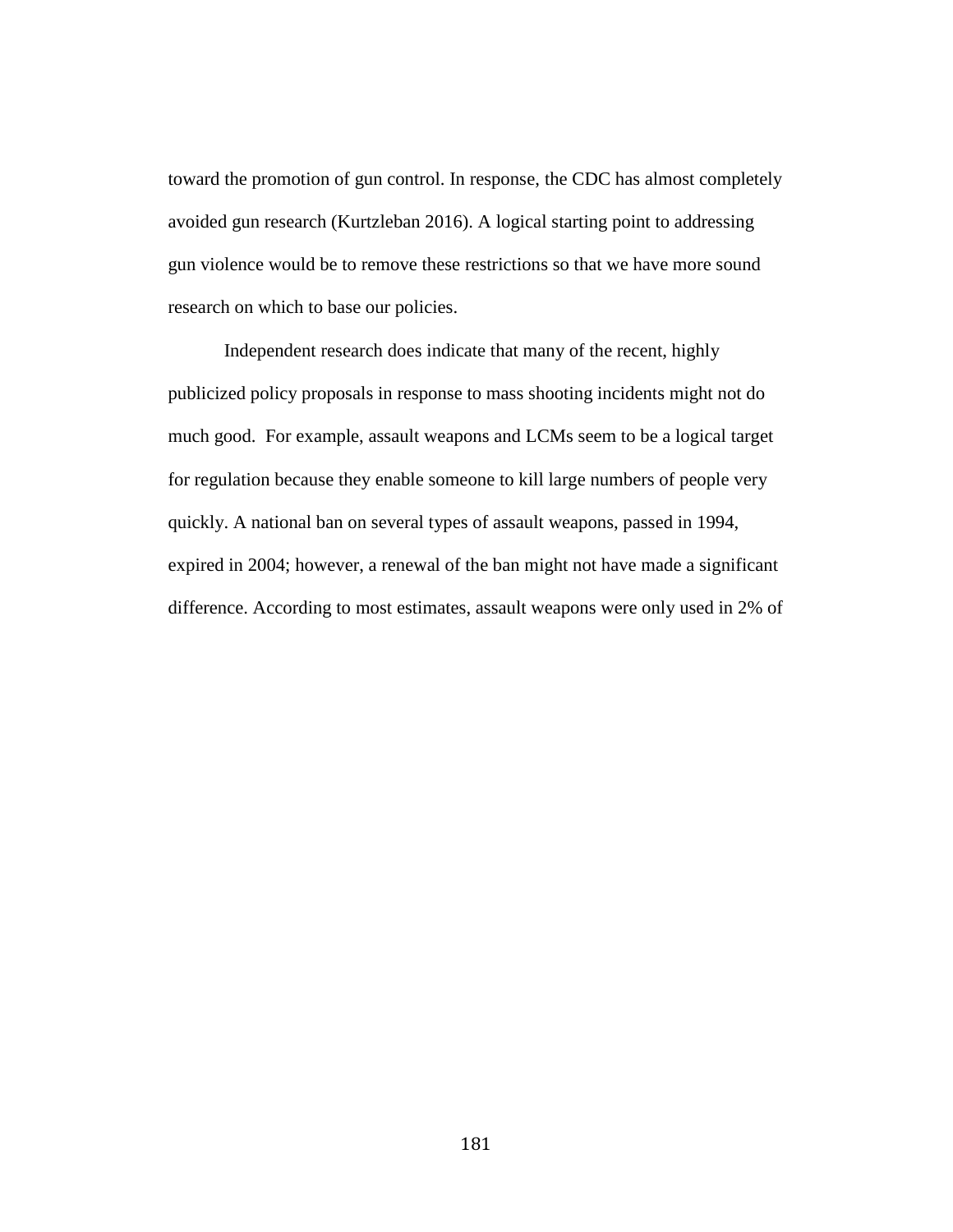gun crimes before the ban. Large capacity magazines (LCMs) posed a much more significant problem, as they were used in 14-26% of gun crimes before the ban was implemented. Although the ban was followed by a further decrease in assault weapons used in crimes, research conducted in Baltimore, Milwaukee, Louisville



#### Figure 7

#### Source: FBI

and Anchorage found that they were replaced by increased use of LCMs. These results suggest that a ban on LCMs might do more to prevent violence than a ban on assault weapons. However, the authors suggest that for many crimes the use of LCMs might not increase the number of casualties (Koper et al. 2004). In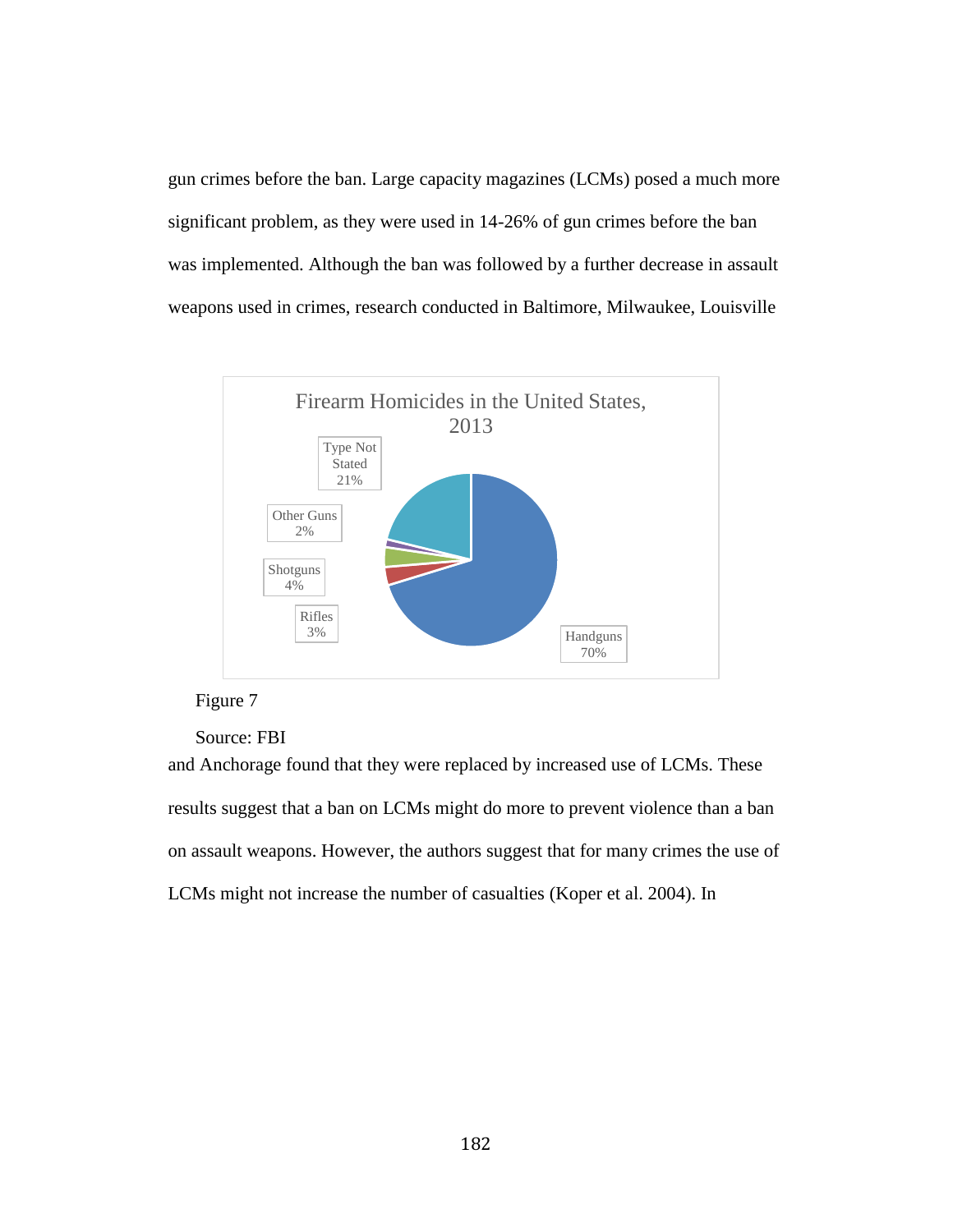addition, such a regulation would not affect the majority of gun crimes. In 2013, for example, 70% of firearm homicides were committed with handguns (Figure 7).

Politicians and the media have also focused on heavily restricting gun access for the mentally ill. Given the low percentage of homicides that involve mental illness, restrictions purported to protect the public from those with "dangerous" mental illnesses may do more to stigmatize innocent people than they would to save lives. However, the role that mental illness plays in suicide deserves attention. Expanded background checks could be a useful mechanism to avoid providing guns to those at risk of suicide.

The APA also points out that the most reliable predictor of gun violence is violence committed in the past. More consistent background checks on criminal records would help reduce access to guns for these at-risk individuals, regardless of their mental health status. Recent studies have linked a 1995 permit-topurchase law in Connecticut with a 40% reduction in gun homicides, and the repeal of a similar Missouri law in 2007 with a 23% increase in gun homicides (Rudolph et al. 2015, Webster and Wintemute 2015). These laws required a background check as part of a permit-issuing process, so they may have had a different effect from background checks alone. Daniel Webster, who collaborated on both studies, points out that the permit requirement in itself may have discouraged illegal purchases (Kurtzleben 2016). Regardless, the study results

183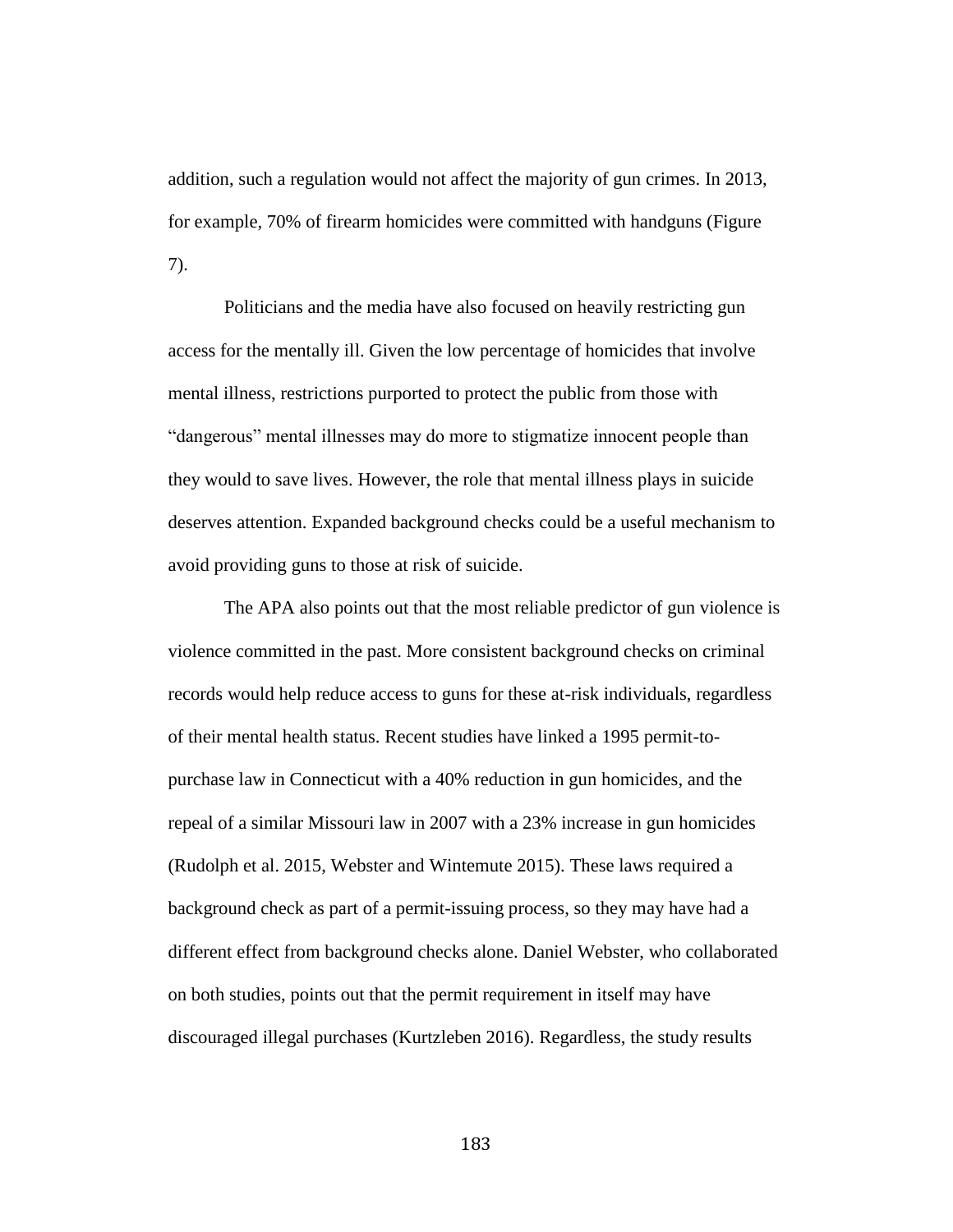indicate that the passage of similar laws could help prevent gun violence in the future.

Another promising policy is the implementation of waiting periods, which require a delay between the purchase of a gun and its delivery. This policy aims to obstruct spur-of-the-moment, emotional decisions to kill oneself or others. After the passage of a few days, the rage or depression which inspired the purchaser's lethal intentions might have passed. Luca et al. argue that waiting periods can significantly reduce homicides and may also help prevent suicides. In their research, they compare changes in homicide and suicide rates in states that have implemented waiting period laws to changes in other states during the same period. They associate waiting periods with a 17% reduction in homicides. They also find a 7-11% reduction in suicides. However, they caution that the difference in suicides may result from other variables, and that a reduction in gun suicides may only be replaced with suicides by other means (2017:2).

One of the most striking risk factors in the United States is the availability of guns. Australia's gun policy passed in 1996 is a drastic example of an attempt to curb this factor. In response to a mass shooting in 1996, Australia implemented a "gun buyback," which encouraged Australians to turn in their guns for smelting. Although there is no record of exactly how many guns were destroyed, it is likely that the number of guns in the country was reduced by one third (Alpers 2013). One study finds that, in the following years, firearm death rates in Australia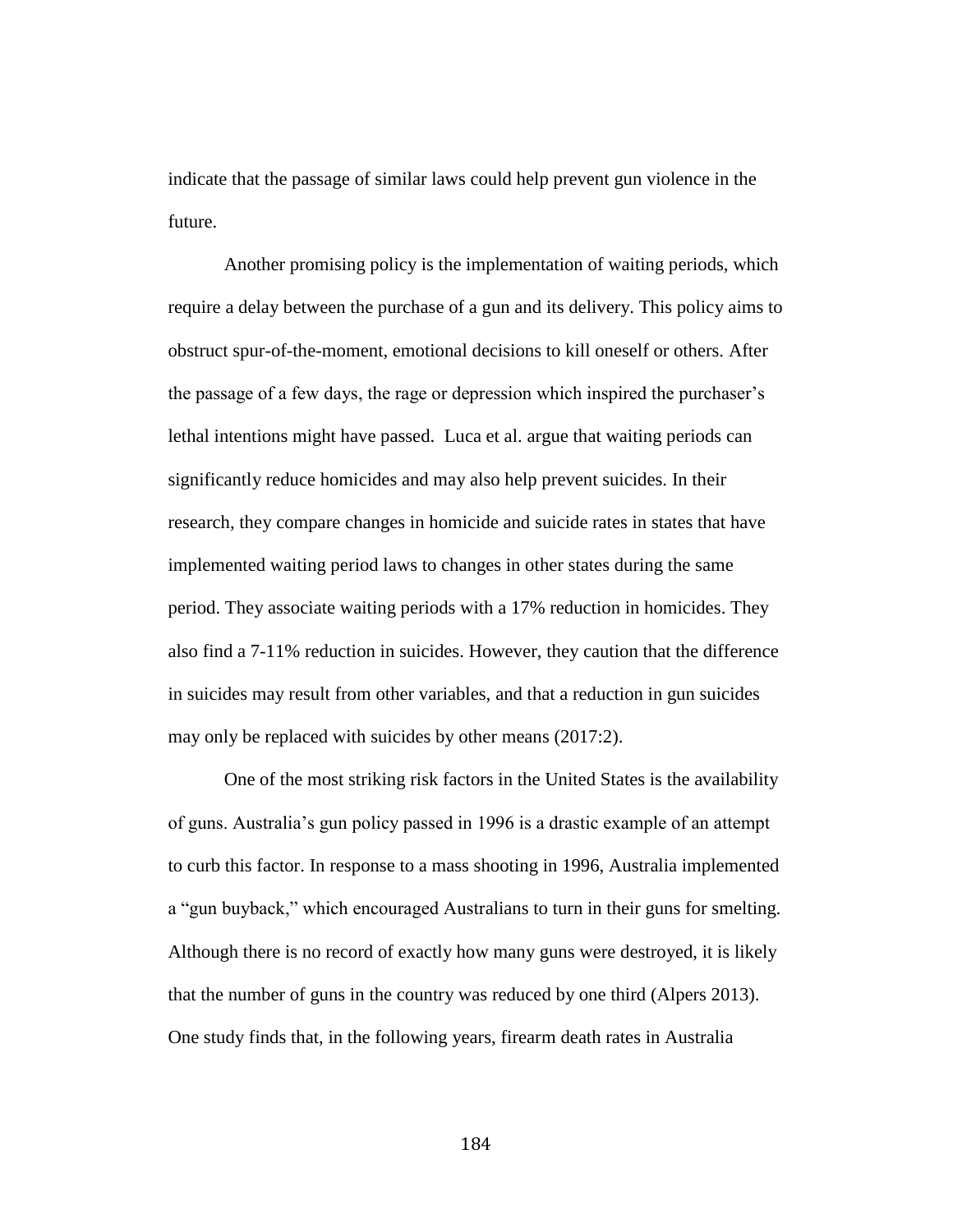dropped by half (Alpers and Rosetti 2018). Another finds that the suicide rate was reduced by 80%, and the homicide rate saw a similar decrease (Leigh and Neill 2010). There were eleven mass shootings in the ten years before the new policy was implemented, and there has not been another since (Chapman and Alpers 2006). This policy might not be so successful in the United States, given the tenacity with which many on the far right cling to their gun ownership rights. However, its apparent success demonstrates what might happen if the excessive stock of civilian-owned firearms were to be reduced.

The most effective policies to address gun violence may not directly pertain to gun control. The research highlighted by the APA indicates that people are far more likely to commit gun violence when they feel unsafe and unwanted, and when they lack sufficient opportunities to improve their lives. Policies that fund schools in low-income neighborhoods, help families support their children and help local communities support their members can all help to decrease the risk of violence. When life conditions are better overall, Americans are less likely to feel that violence is necessary.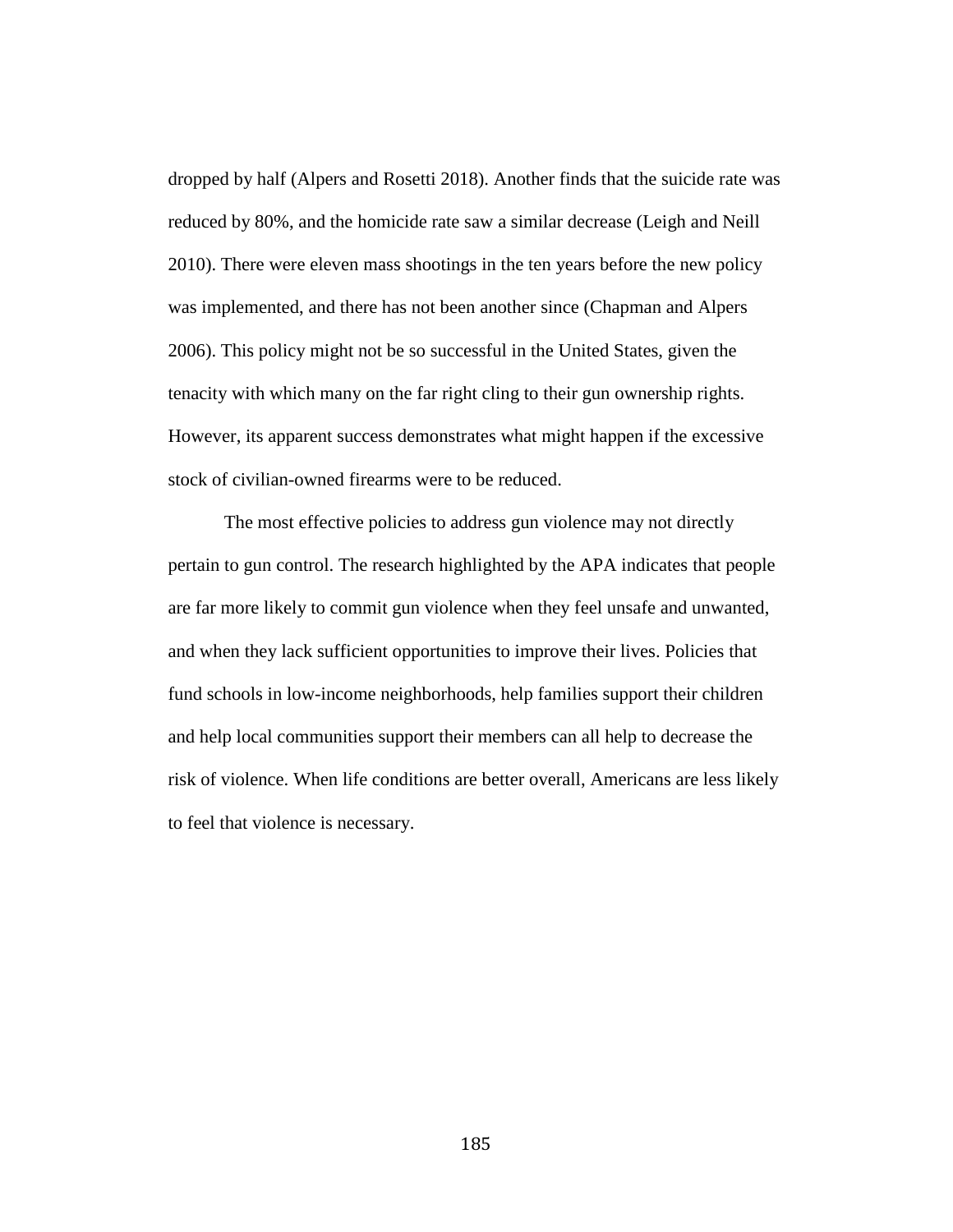#### **References**

Alpers, Philip and Amélie Rossetti. 2018. *Guns in Australia: Total Number of Gun Deaths*. Sydney School of Public Health, The University of Sydney. GunPolicy.org, 28 March. Accessed17 April 2018 at: http://www. gunpolicy.org/firearms/compareyears/10/total\_number\_of\_gun\_deaths

Alpers, Philip. 2013. "The Big Melt: How One Democracy Changed After Scrapping a Third of Its Firearms." *Reducing Gun Violence in America: Informing Policy with Evidence and Analysis.* Edited by Daniel W.

Webster and Jon S. Vernick. Baltimore: Johns Hopkins University Press.

American Psychological Association. "Gun Violence: Prediction, Prevention and Policy." *American Psychological Association.* Retrieved April 29, 2018 http://www.apa.org/pubs/info/reports/gun-violence-prevention.aspx

Chapman, Simon, Philip Alpers, Kingsley Agho and Michael Jones. 2006. "Australia's 1996 Gun Law Reforms: Faster Falls in Firearm Deaths, Firearm Suicides and a Decade Without Mass Shootings." *Injury Prevention* 12:365–72.

- Dodge, K. A., & Pettit, G. S. 2003. "A Biopsychosocial Model of the Development of Chronic Conduct Problems in Adolescence." *Developmental Psychology* 39:349–371. doi:10.1037/0012-1649.39.2.349
- Dragisic, Tatjana, Aleksandra Dickov, Veselin Dickov, and Vesna Mijatovic. 2015. "Drug Addiction as Risk for Suicide Attempts." *Materia Socio-*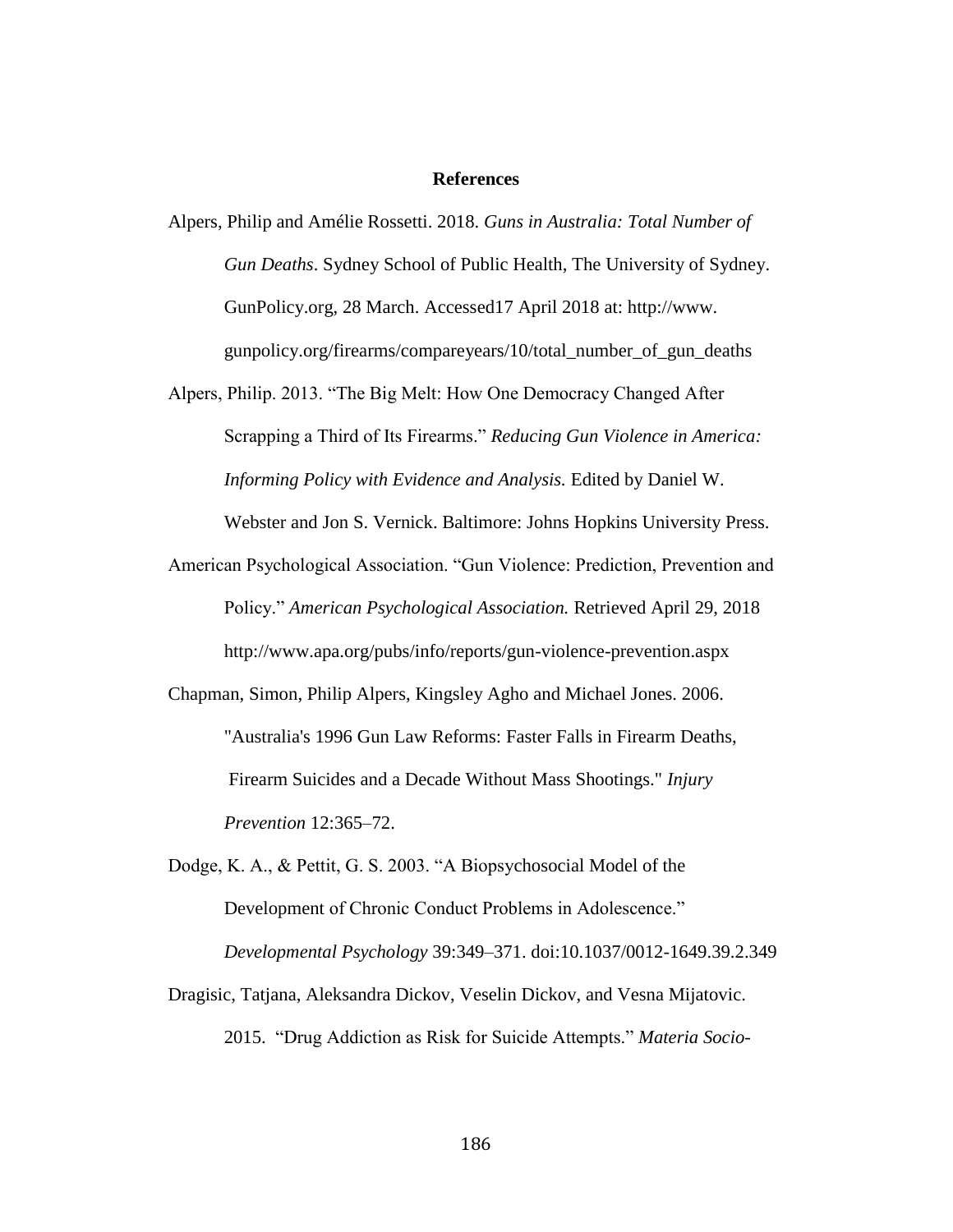*Medica* 27(3): 188-191. doi: 10.5455/msm.2015.27.188-191.

- Drapeau, Christopher W., John L. McIntosh. 2016. *U.S.A. Suicide 2015: Official Final Data.* Washington, DC: American Association of Suicidology Retrieved April 28, 2018. http://www.suicidology.org
- Duwe, Grant. 2017. "Mass Shootings Are Getting Deadlier, Not More Frequent." *Politico Magazine.* Politico LLC, Retrieved April 11, 2018 https://www.politico.com/magazine/story/2017/10/04/mass-shootingsmore-deadly-frequent-research-215678
- Edelman, M. W. 2007. "The Cradle to Prison Pipeline: An American Health Crisis." *Preventing Chronic Disease: Public Health Research, Practice and Policy* 4(3). Retrieved April 29, 2018 http://www.cdc.gov /pcd/issues/2007/jul/07\_0038.htm
- Farrington, D. P., Jolliffe, D., Loeber, R., Stouthamer-Loeber, M., & Kalb, L. M. 2001. The Concentration of Offenders in Families and Family Criminality in the Prediction of boys' Delinquency. *Journal of Adolescence*, 24, 579– 596. doi:10.1006/jado.2001.0424
- FBI. 2013a. *A Study of Active Shooter Incidents in the United States*, 2000-2013. Retrieved 29 Apr. 2018 https://www.fbi.gov/file-repository/activeshooter-study-2000-2013-1.pdf
- FBI. 2013b. Expanded Homicide Data Table 8*. Crime in the United States 2013.*  U.S. Department of Justice. Retrieved April 17, 2018 https://ucr.fbi.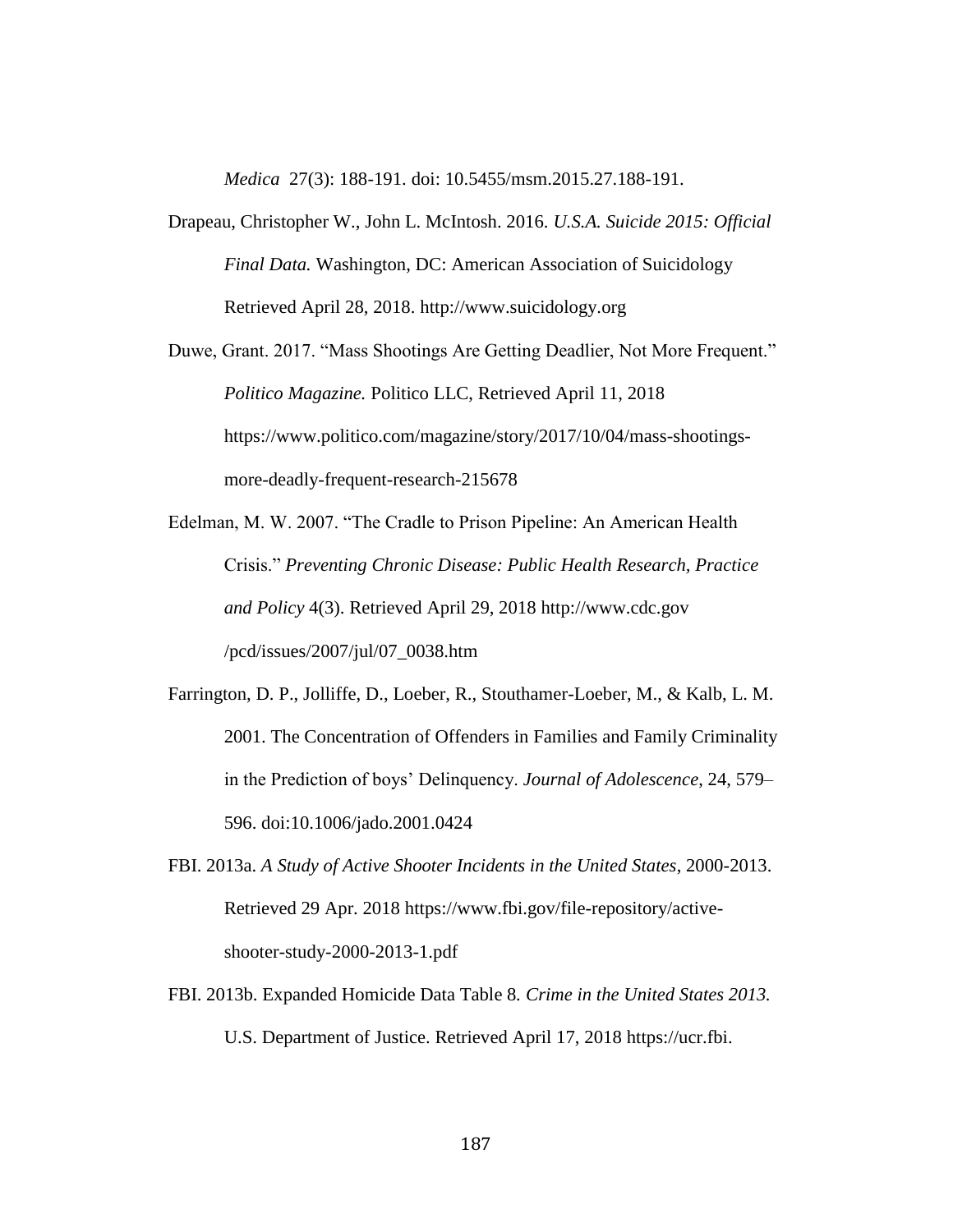gov/crime-in-the-u.s/2013/crime-in-the-u.s.-2013/offenses-known-to-lawenforcement/expanded-homicide/expanded\_homicide\_data\_table\_ 8\_murder\_victims\_by\_weapon\_2009-2013.xls

Friedman, Richard A., and Andrew C Leon. 2007. "Expanding the Black Box-Depression, Antidepressants, and Risk of Suicide." *The New England Journal of Medicine* 356:2343-2346. doi: 10.1056/NEJMp078015

- Grynshteyn, Erin, David Hemenway. 2016. Violent Death Rates: The US Compared with Other High-income OECD Countries, 2010. *The American Journal of Medicine* 129(3):266-273. doi: https://doi.org/10.1016 /j.amjmed.2015.10.025
- Hahn, Robert A., Oleg O. Bilukha, Alex Crosby, Mindy Thompson Fullilove, Akiva Liberman, Eve K. Moscicki, Susan Snyder, Farris Tuma, Peter Briss, Stephen B. Thacker and Richard E. Dixon. 2003. "First Reports Evaluating the Effectiveness of Strategies for Preventing Violence: Firearms Laws*." CDC.* Retrieved April 11, 2018 https://www.cdc.gov /mmwr/preview/mmwrhtml/rr5214a2.htm
- Hill, K. G., Howell, J. C., Hawkins, J. D., & Battin-Pearson, S. R. 1999. Childhood Risk Factors for Adolescent Gang Membership: Results from the Seattle Social Development Project. *Journal of Research in Crime and Delinquency* 36(3):300–322. doi:10.1177/0022427899036003003

Koper, Christopher S., Daniel J. Woods and Jeffrey A. Roth. 2004. *An Updated*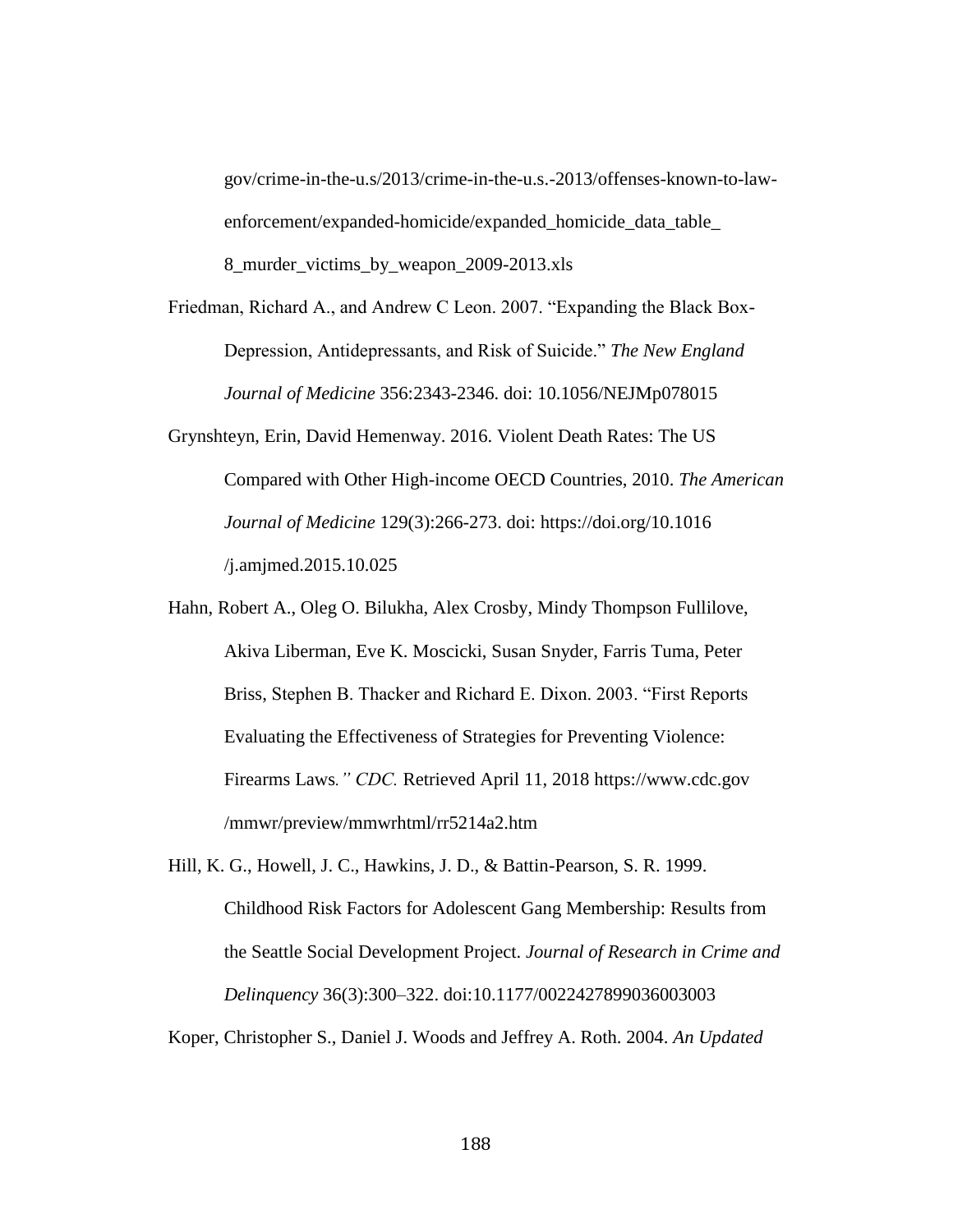*Assessment of the Federal Assault Weapons Ban: Impacts on Gun Markets and Gun Violence, 1994-2003.* University of Pennsylvania. Retrieved April 29, 2018 https://www.ncjrs.gov/pdffiles1/nij/ grants/204431.pdf

Kurtzleben, Danielle. 2016. "Research Suggests Gun Background Checks Work, But They're Not Everything." *NPR.* Retrieved April 11, 2018 https://www.npr.org/2016/01/09/462252799/research-suggests-gunbackground-checks-work-but-theyre-not-everything

Krogstad, Jens Manuel. 2015. "Gun Homicides Steady After Decline in '90s; Suicide Rate Edges Up." *Pew Research Center.* Retrieved April 11 2018 http://www.pewresearch.org/fact-tank/2015/10/21/gun-homicides-steadyafter-decline-in-90s-suicide-rate-edges-up/

- Leigh, Andrew and Christine Neill. 2010. "Do Gun Buybacks Save Lives? Evidence from panel data." *American Law and Economics Review* 12(2):462-508. doi: 10.1093/aler/ahq013
- Luca, Michael, Deepak Malhotra, Christopher Poliquin. 2017. "Handgun Waiting Periods Reduce Gun Deaths." *Proceedings of the National Academy of Sciences.* doi: 10.1073/pnas.1619896114
- Patterson, G. R., Forgatch, M. S., & DeGarmo, D. S. 2010. "Cascading Effects Following Intervention." *Development and Psychopathology* 22:949–970. doi:10.1017/S0954579410000568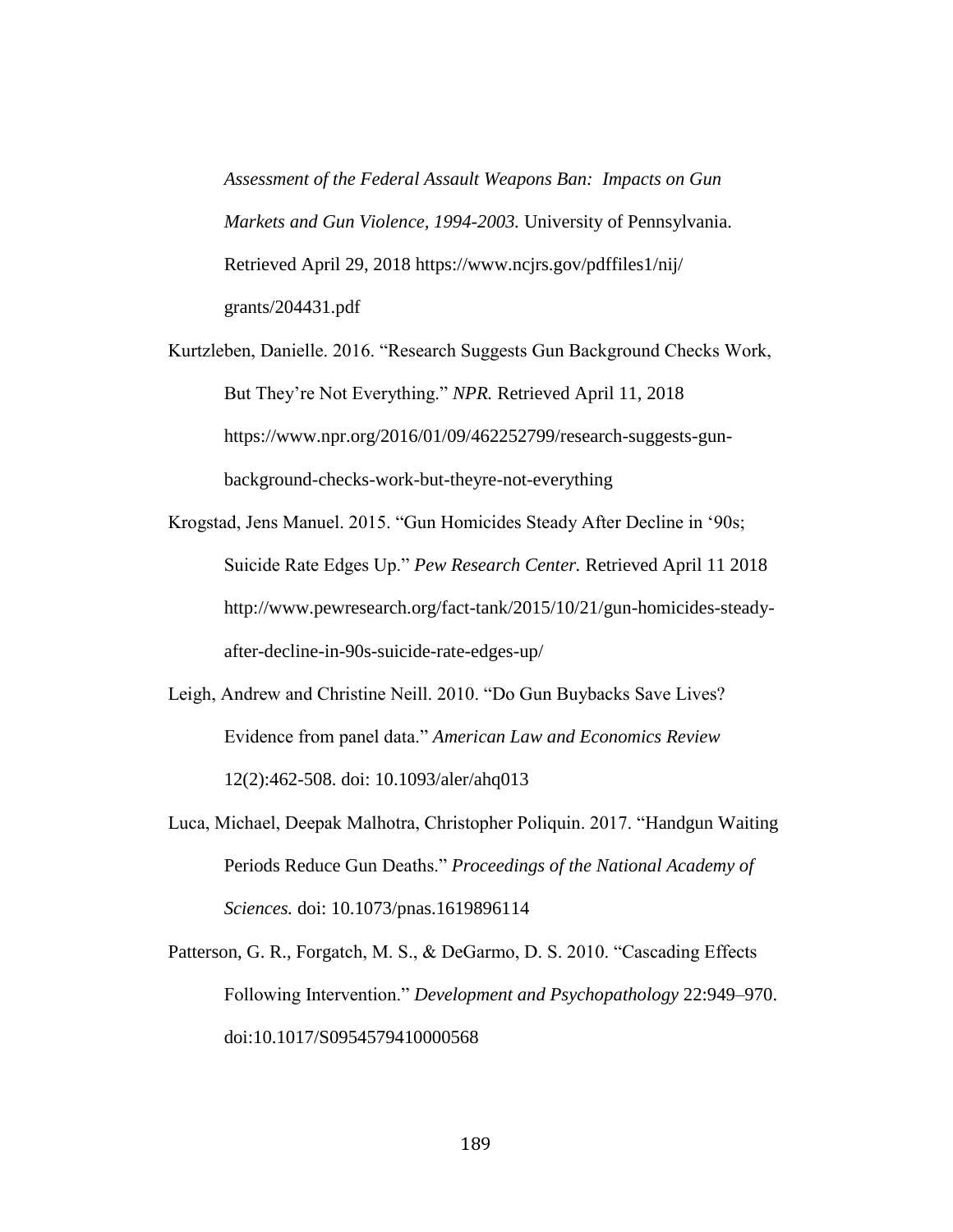- Rogers, Simon. 2012. "The Gun Ownership and Gun Homicides Murder Map of the World." *The Guardian*. Guardian News and Media Limited. Retrieved April 15, 2018 https://www.theguardian.com/news/datablog/interactive /2012/jul/22/gun-ownership-homicides-map
- Rudolph, Kara E., Elizabeth A. Stuart, Jon S. Vernick, and Daniel W. Webster. *Association Between Connecticut's Permit-to-Purchase Handgun Law and Homicides.* Retrieved April 29, 2018 http://www.taleoftwostates.com/wpcontent/uploads/2015/06/Connecticut-Study Rudolph\_AJPH201411682\_ Final.pdf
- Swanson, Jeffrey W., E. Elizabeth McGinty, Seena Fazel and Vicky M. Mays. 2015. "Mental Illness and Reduction of Gun Violence and Suicide: Bringing Epidemiologic Research to Policy." *Annals of Epidemiology* 25(5):366–376. http://doi.org/10.1016/j.annepidem.2014.03.004
- U.S. Department of Health and Human Services (HHS) Office of the Surgeon General and National Action Alliance for Suicide Prevention. 2012. *2012 National Strategy for Suicide Prevention: Goals and Objectives for Action.* Washington, DC: HHS. Retrieved April 28, 2018 https://www.surgeongeneral.gov/library/reports/national-strategy-suicideprevention/full\_report-rev.pdf
- Webster, Daniel W., and Garen J. Wintemute. 2015. "Effects of Policies Designed to Keep Firearms from High-Risk Individuals." *Annual Review of Public*